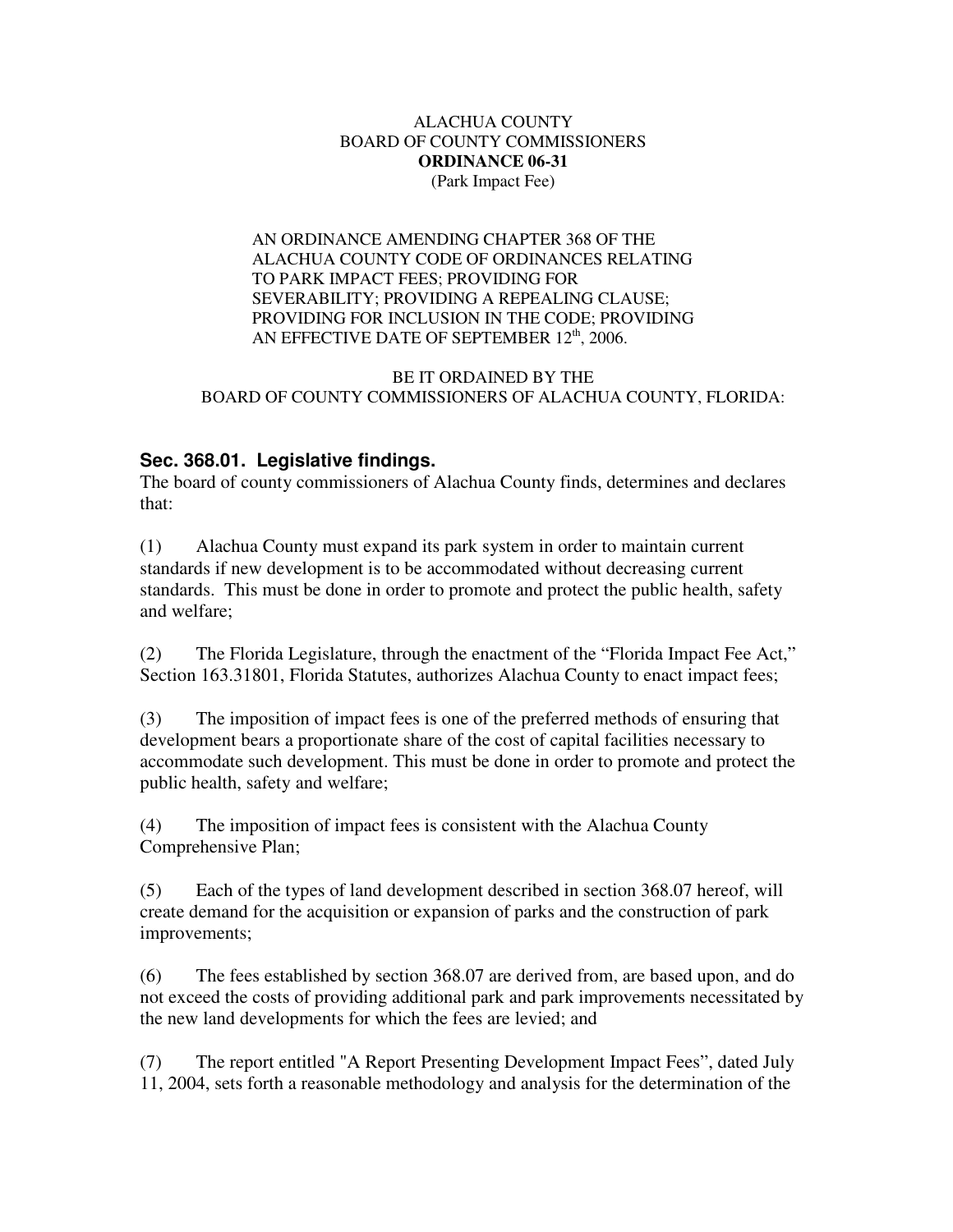impact of new development on the need for and costs of acquiring and/or making capital improvements to parks under the jurisdiction of Alachua County.

## **Sec. 368.02. Short title, authority and applicability.**

(a). This chapter shall be known and may be cited as the "Alachua County Park Impact Fee Ordinance."

(b) The board of county commissioners of Alachua County has the authority to adopt this ordinance pursuant to Article VIII of the Constitution of the State of Florida, and Section 163.31801, Florida Statutes.

(c) This chapter shall apply in the unincorporated area of Alachua County.

## **Sec. 368.03. Intent and purpose.**

(a) This chapter is intended to assist in the implementation of the Alachua County Comprehensive Plan.

(b) The purpose of this chapter is to require the payment of a fee so as to assure that new development bears a proportionate share of the cost of capital expenditures necessary to provide parks in Alachua County.

## **Sec. 368.04. Rules of construction.**

(a) The provisions of this chapter shall be liberally construed so as to effectively carry out its purpose in the interest of the public health, safety and welfare.

(b) For the purposes of administration and enforcement of this ordinance, unless otherwise stated in this chapter, the following rules of construction shall apply to the text of this chapter:

- (1) In case of any difference of meaning or implication between the text of this ordinance and any caption, illustration, summary table, or illustrative table, the text shall control.
- (2) The word "shall" is always mandatory and not discretionary; the word "may" is permissive.
- (3) Words used in the present tense shall include the future; and words used in the singular number shall include the plural, and the plural the singular, unless the context clearly indicates the contrary.
- (4) The phrase "used for" includes "arranged for", "designed for", "maintained for", or "occupied for".
- (5) The word "person" includes an individual, a corporation, a partnership, an incorporated association, or any other similar entity.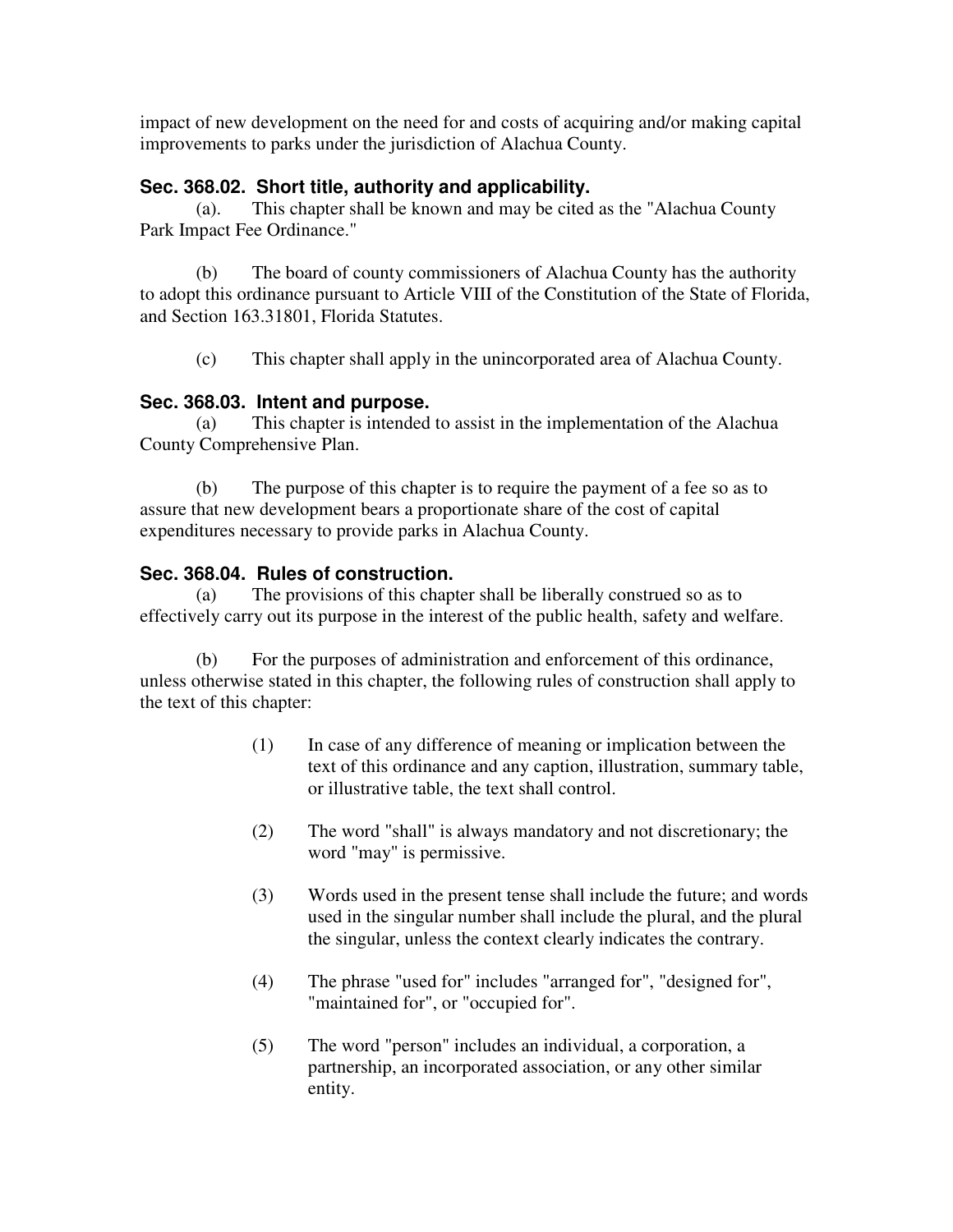- (6) Unless the context clearly indicates the contrary, where a regulation involves two (2) or more items, conditions, provisions, or events connected by the conjunction "and", "or" or "either...or", the conjunction shall be interpreted as follows:
	- a. "And" indicates that all the connected terms, conditions, provisions or events shall apply.
	- b. "Or" indicates that the connected items, conditions, provisions or events may apply singly or in any combination.
	- c. "Either...or" indicates that the connected items, conditions, provisions or events shall apply singly but not in combination.
- (7) The word "includes" shall not limit a term to the specific example but is intended to extend its meaning to all other instances or circumstances of like kind or character.

## **Sec. 368.05. Definitions.**

*Building permit for a residential building* is the approval issued by Alachua County that authorizes the construction, placement, interior completion or interior renovation of a building, dwelling, mobile home, recreational vehicle or other structure on a site, where the purposes of the building or structure is for the occupancy by humans. This would include temporary as well as permanent occupancy.

A *capital improvement* includes parks planning, land acquisition, site improvements, buildings, and equipment, but excludes maintenance and operation.

*Certificate of occupancy* is the certificate issued by the Alachua County Building Department to a building permit applicant, indicating that the building is in proper condition to be occupied.

*Development order* means a regulatory approval by Alachua County.

A *feepayer* is a person applying for the issuance of a building permit.

*Floor area - residential* is that area of the building or structure provided with heating or air conditioning or designed to be provided with heating or air conditioning.

The *impact fee administrator* means a county official other than the county manager, designated by the county manager to carry out the administration of this chapter.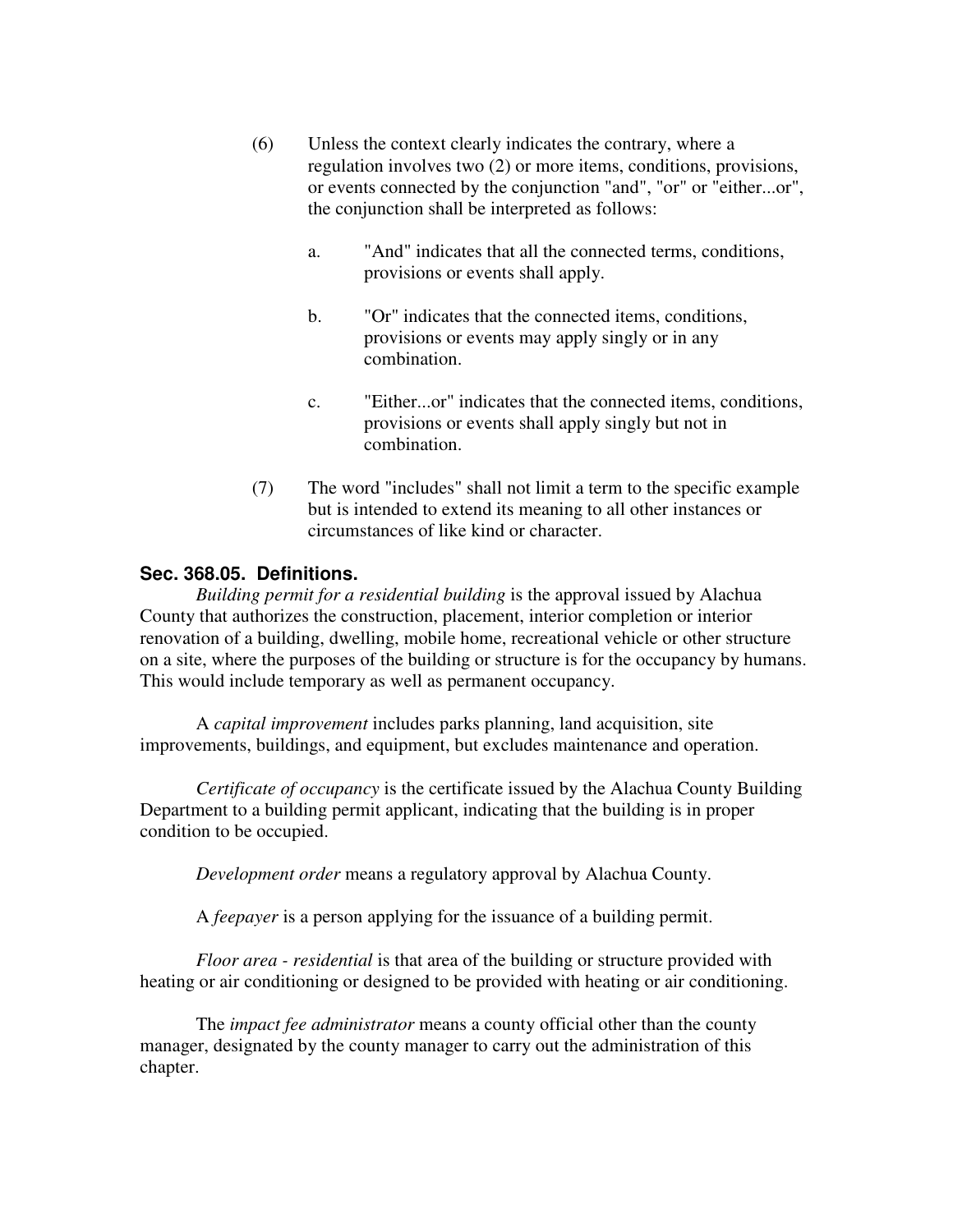*Private recreational facility* is any recreational facility which is not owned by or dedicated to any governmental entity.

*Residential room* means any room used for sleeping, living, dining, gathering, exercising, studying, recreation or entertaining.

## **Sec. 368.06. Imposition of park impact fee.**

(a) Any person who, after March 28, 2005, seeks to develop land within the unincorporated area of Alachua County, Florida, by applying for a building permit for a residential building or the extension of a building permit for a residential building which will generate additional impacts is hereby required to pay a park impact fee in the manner and amount set forth in this chapter. The park impact fee shall be determined at the time of building permit application.

(b) No certificate of occupancy for any activity requiring payment of an impact fee pursuant to section 368.07 shall be issued by Alachua County unless and until the park impact fee hereby required has been paid.

### **Sec. 368.07. Computation of the amount of park impact fee.**

(a) At the option of the feepayer, the amount of the park impact fee may be determined by the following fee schedule.

## FEE SCHEDULE

### **PARKS IMPACT FEE**

| <b>DEVELOPMENT TYPE AND UNIT</b> | FEE                                                      |
|----------------------------------|----------------------------------------------------------|
| All residential buildings        | $\frac{1}{2}$ \$0.126 per FT <sup>2</sup> of floor area* |

\*For purposes of calculating residential impact fees, the floor area per residential unit will be capped at 2,600 FT².

(b) If a feepayer opts not to have the impact fee determined according to paragraph (a) of this section, then the feepayer shall prepare and submit to the impact fee administrator an independent fee calculation study for the land development activity for which a building permit is sought. The documentation submitted shall show the basis upon which the independent fee calculation was made. The impact fee administrator shall consider the documentation submitted by the feepayer but is not required to accept such documentation as he/she shall reasonably deem to be inaccurate or not reliable and may, in the alternative, require the feepayer to submit additional or different documentation for consideration. If an acceptable independent fee calculation study is not presented, the feepayer shall pay park impact fees based upon the schedule shown in paragraph (a) of this section. If an acceptable independent fee calculation study is presented, the impact fee administrator may adjust the fee to that appropriate to the particular development. The adjustment may include a credit against the fee otherwise payable up to 50% for private recreational facilities constructed or deed restricted or otherwise set aside for recreational purposes by the feepayer which serve the same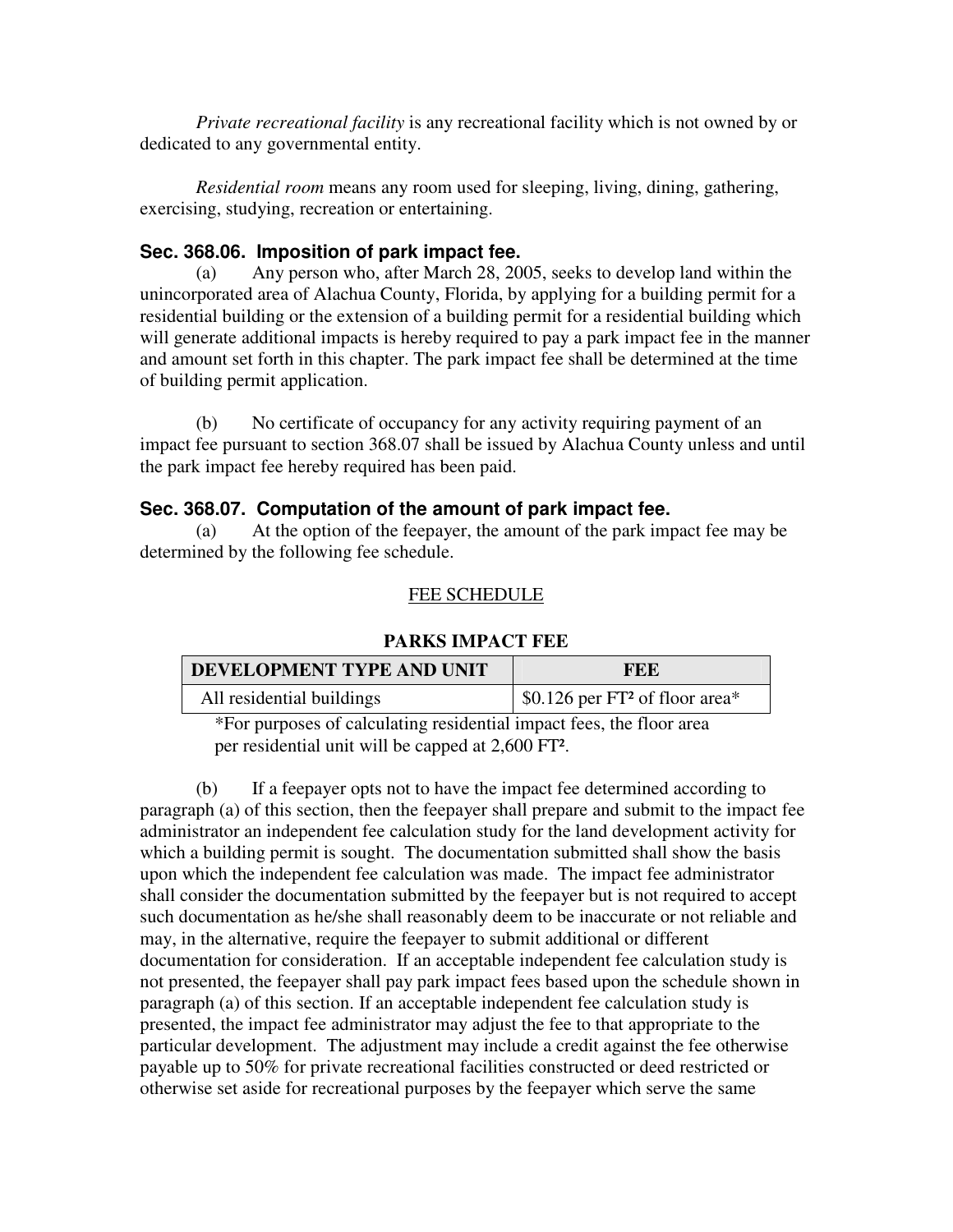purposes and functions as set forth for public parks in the Alachua County Comprehensive Plan. Determinations made by the impact fee administrator pursuant to this paragraph may be appealed to the county manager by filing a written request with the county manager within ten (10) days of the impact fee administrator's determination.

# **Sec. 368.08. Payment of fee.**

(a) The feepayer shall pay the park impact fee required by this ordinance to the impact fee administrator or his/her designee prior to the issuance of a Certificate of Occupancy.

(b) For a mobile home or recreational vehicle, the feepayer shall pay the park impact fee required by this ordinance to Alachua County prior to the issuance of a building permit.

(c) All funds collected shall be promptly transferred for deposit in the appropriate park impact fee trust fund to be held in a separate account as determined in Section 368.09 and used solely for the purposes specified in this chapter.

## **Sec. 368.09. Park impact fee special revenue/capital projects trust funds established.**

(a) There is hereby established a separate park special revenue/capital projects impact fee trust fund.

(b) Funds withdrawn from these accounts must be used in accordance with the provisions of section 368.10.

## **Sec. 368.10. Use of funds.**

(a) Funds collected from park impact fees shall be used solely for the purpose of acquiring and/or making capital improvements to parks under the jurisdiction of Alachua County and shall not be used for maintenance or operations.

(b) In the event that bonds or similar debt instruments are issued for advanced provision of capital facilities for which park impact fees may be expended, impact fees may be used to pay debt service on such bonds or similar debt instruments to the extent that the facilities provided are of the type described in paragraph (a).

(c) At least once each fiscal period the impact fee administrator shall present to the board of county commissioners an annual report of impact fees collected, credit provided, the total account balance for the park impact fee trust fund, and projects under construction or completed. .

(d) The annual Capital Improvements Program shall clearly identify the amount of park impact fees used for a project. Monies, including any accrued interest, not assigned to a project in any fiscal period shall be retained in the park impact fee trust fund until the next fiscal period except as provided by the refund provisions of this chapter.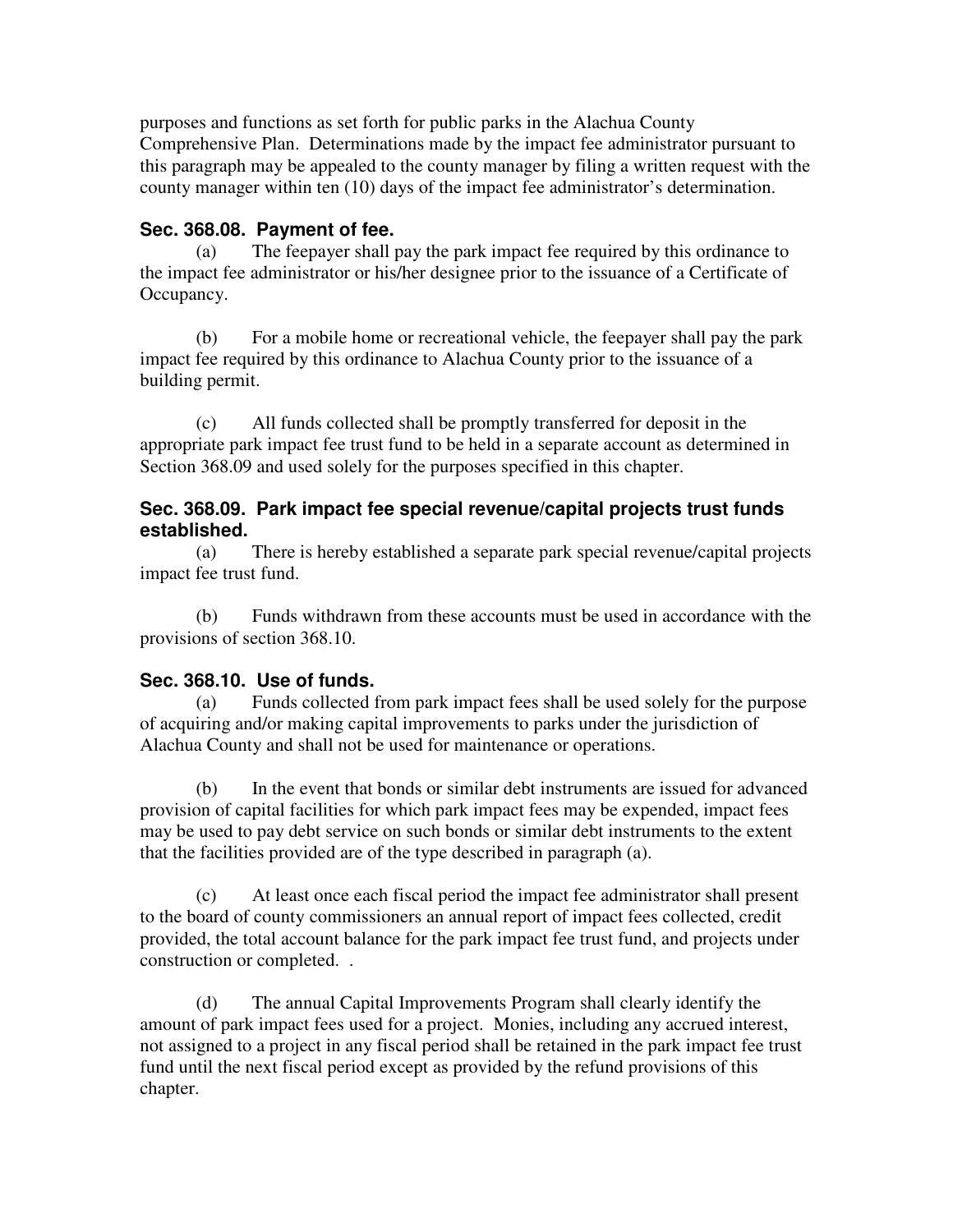(e) Funds may be used to make refunds required under any development order heretobefore or hereafter issued or entered into by Alachua County as such refunds pertain to the subject matter of this chapter.

- (f). Funds may be used to provide refunds as described in section 368.11.
- (g) Funds shall be expended in the order in which they are collected.

(h) Projects funded with park impact fees shall be consistent with the Capital Improvements Element of the Comprehensive Plan. If a project is not in the Capital Improvements Element, then it shall be added during the next update of the Comprehensive Plan.

(i). Projects funded with park impact fees shall be consistent with the Parks Master Plan and the Alachua County Comprehensive Plan. If a project is not in the Parks Master Plan or the Alachua County Comprehensive Plan, then it shall be added during the next update of the Plan.

(j) Funds collected, not to exceed the cost set forth in section 368.14, shall be used to fund the administrative cost to implement and operate the impact fee program including the salary and benefits of the impact fee administrator.

### **Sec. 368.11. Refund of fees paid.**

Any funds not expended or encumbered by the end of the calendar quarter immediately following six (6) years from the date the park impact fee was paid shall, upon application of the then current landowner, be returned to such landowner with interest at the rate of three percent (3%) per annum, provided that the landowner submits an application for a refund to the county clerk of Alachua County within 180 days of the expiration of the six year period.

### **Sec. 368.12. Exemptions and credits.**

- (a) The following shall be exempted from payment of the impact fee:
	- (1) Alterations or expansion of an existing residential building where no additional residential rooms are created. The addition or expansion of a bathroom, kitchen, laundry or storage room, where no additional residential rooms are created shall be exempt.
	- (2) The construction of accessory buildings or structures.
	- (3) The replacement of a destroyed or partially destroyed building or structure with a new building or structure of the same size and use.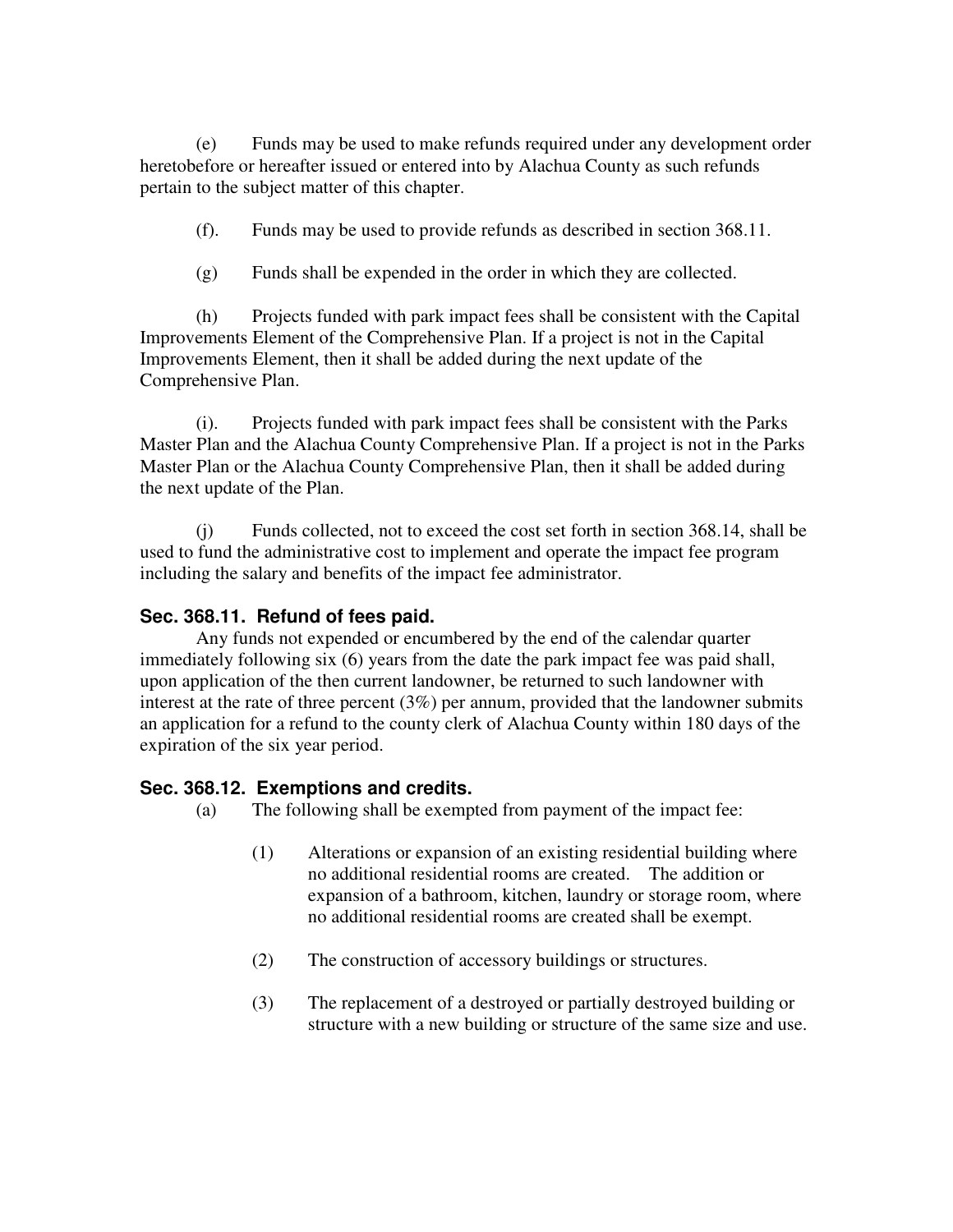- (4) In the case of the replacement or expansion of a residential use, the impact fee shall be based on the net increase in residential floor area, except as otherwise exempt in Section 368.12. .
- (5) The construction of any non-residential building or structure or the installation of a non-residential mobile home.

Any claim of exemption must be made no later than the time of application for a building permit. Any claim not so made shall be deemed waived.

- (b) Credits:
	- (1) All park projects where park impact fee credit is provided shall be consistent with the Parks and Recreation and Capital Improvement Element of the Comprehensive Plan. If a park project is not in the Parks and Recreation and Capital Improvement Element, then it shall be added during the next update of the Comprehensive Plan.
	- (2) Park land and/or park capital improvements may be offered by the feepayer as total or partial payment of the required impact fee. The offer must specifically request or provide for a park impact fee credit. If the impact fee administrator accepts such an offer, the credit shall be determined and provided in the following manner:
		- a. Credit for the dedication of land shall be valued at:
			- (i) 120% of the most recent assessed value by the property appraiser, or
			- (ii) by such other appropriate method as the board of county commissioners may have accepted prior to the effective date of this chapter for particular park improvements, or
			- (iii) by fair market value established by private appraisers acceptable to the County. Credit for the dedication of park land shall be provided when the property has been conveyed at no charge to, and accepted by, the County in a manner satisfactory to the board of county commissioners.
		- b. Applicants for credit for construction of park improvements shall submit acceptable engineering drawings and specifications, and construction cost estimates to the impact fee administrator. The impact fee administrator shall determine credit for construction based upon either these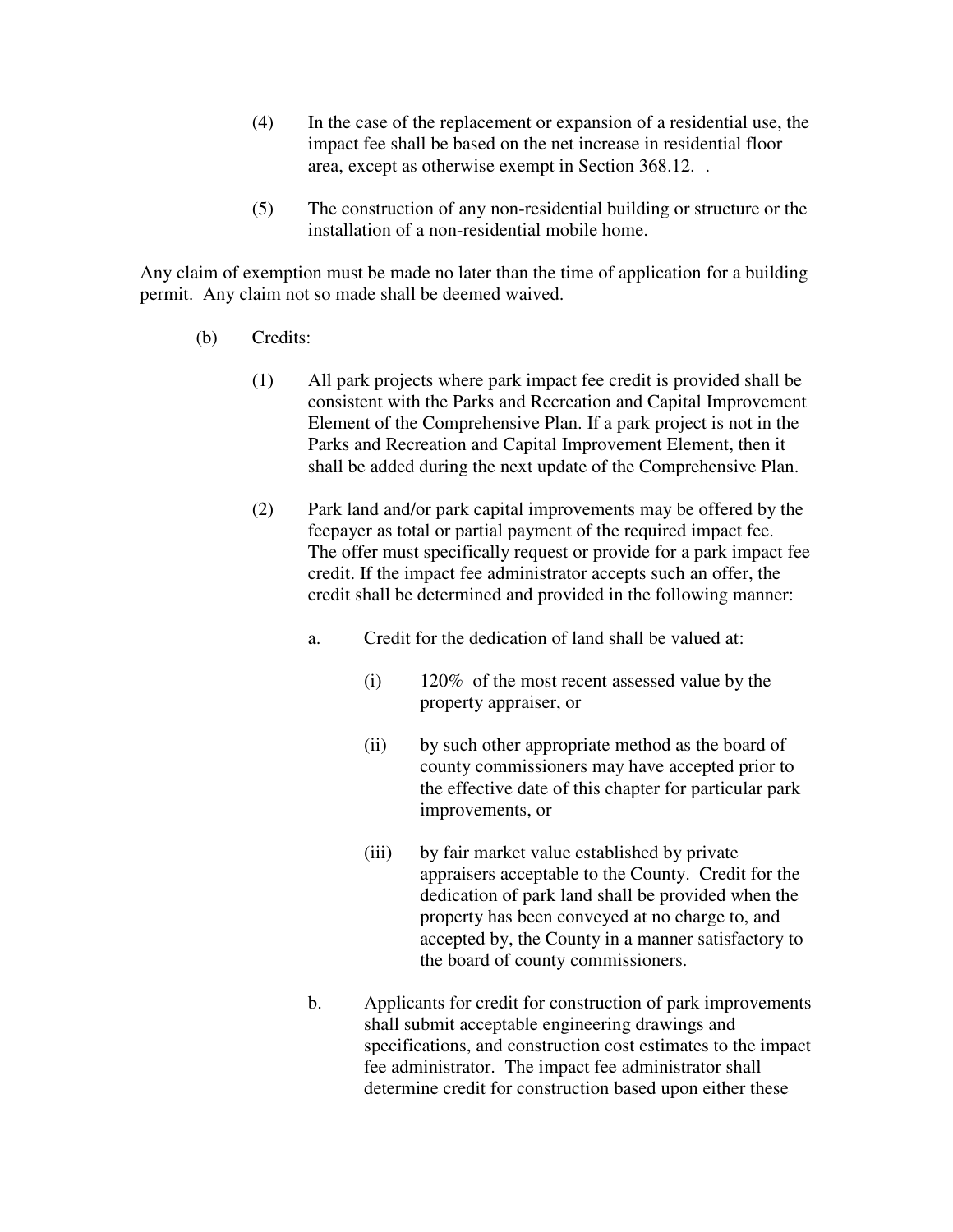cost estimates or upon alternative engineering criteria and construction cost estimates if the impact fee administrator determines that such estimates submitted by the applicant are either unreliable or inaccurate. The impact fee administrator shall provide the applicant with a letter or certificate setting forth the dollar amount of the credit, the reason for the credit, and the legal description or other adequate description of the project or development to which the credit may be applied. The applicant must sign and date a duplicate copy of such letter or certificate indicating his/her agreement to the terms of the letter or certificate and return such signed document to the impact fee administrator before credit will be given. The failure of the applicant to sign, date, and return such document within 60 days shall nullify the credit.

- c. Except as provided in subparagraph d., credit against impact fees otherwise due will not be provided until:
	- (i) The construction is completed and accepted by a city, the county or the state, whichever is applicable;
	- (ii) A suitable maintenance and warranty bond is received and approved by the county clerk of Alachua County, when applicable.
- d. Credit may be provided before completion of specified park improvements if adequate assurances are given by the applicant that the standards set out in subparagraph c. will be met and if the feepayer posts security as provided below for the costs of such construction. Security in the form of a performance bond, irrevocable letter of credit or escrow agreement shall be posted with and approved by the county clerk of Alachua County in an amount determined by the impact fee administrator. If the park construction project will not be constructed within one  $(1)$  year of the acceptance of the offer by the impact fee administrator, the amount of the security shall be increased by ten per cent (10%) compounded, for each year of the life of the security. The security shall be reviewed and approved by the board of county commissioners prior to acceptance of the security. If the park construction project is not to be completed within five years of the date of the feepayer's offer, the board of county commissioners must approve the park construction project and its scheduled completion date